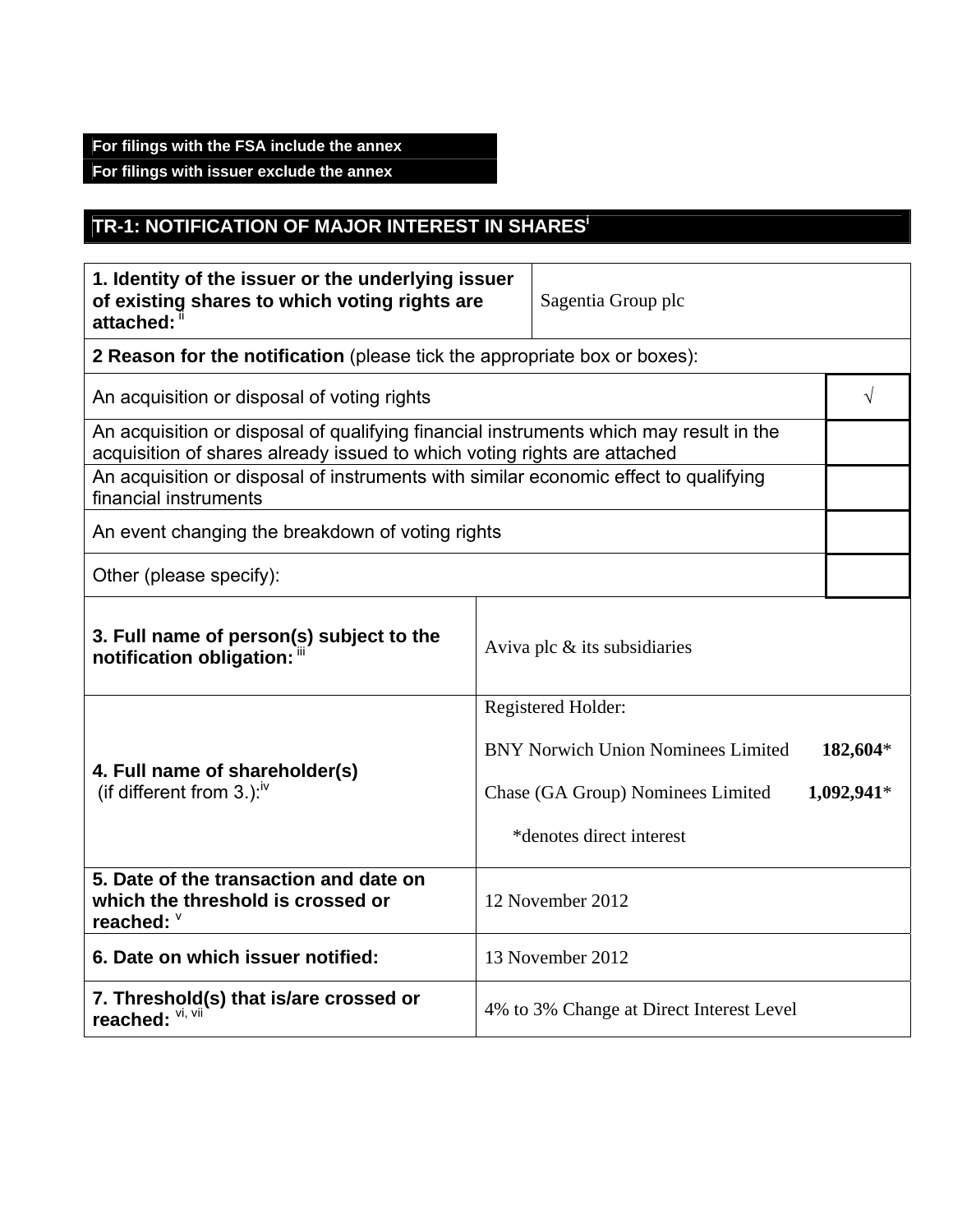| 8. Notified details:                                                                     |                                                   |                                                      |                            |                                                                      |                        |               |                 |
|------------------------------------------------------------------------------------------|---------------------------------------------------|------------------------------------------------------|----------------------------|----------------------------------------------------------------------|------------------------|---------------|-----------------|
| A: Voting rights attached to shares Vili, ix                                             |                                                   |                                                      |                            |                                                                      |                        |               |                 |
| Class/type of<br><b>Situation previous</b><br>to the triggering<br>shares<br>transaction |                                                   | Resulting situation after the triggering transaction |                            |                                                                      |                        |               |                 |
| if possible using<br>the ISIN CODE                                                       | <b>Number</b><br><b>Number</b><br><b>of</b><br>οf |                                                      | <b>Number</b><br>of shares | % of voting rights <sup>x</sup><br><b>Number of voting</b><br>rights |                        |               |                 |
|                                                                                          | <b>Shares</b>                                     | Voting<br><b>Rights</b>                              | <b>Direct</b>              | Direct <sup>xi</sup>                                                 | <b>Indirect</b><br>xii | <b>Direct</b> | <b>Indirect</b> |
| <b>Ordinary Shares</b>                                                                   |                                                   |                                                      |                            |                                                                      |                        |               |                 |
| GB00B39GTJ17                                                                             | 1.620.000                                         | 1.620.000                                            | 1.275.545                  | 1.275.545                                                            | Nil held               | 3.34%         | Nil held        |

| <b>B: Qualifying Financial Instruments</b>           |                                    |                                           |                                                                                                           |                       |  |
|------------------------------------------------------|------------------------------------|-------------------------------------------|-----------------------------------------------------------------------------------------------------------|-----------------------|--|
| Resulting situation after the triggering transaction |                                    |                                           |                                                                                                           |                       |  |
| <b>Type of financial</b><br>instrument               | Expiration<br>date <sup>xiii</sup> | Exercise/<br><b>Conversion Period Xiv</b> | <b>Number of voting</b><br>rights that may be<br>acquired if the<br>instrument is<br>exercised/converted. | % of voting<br>rights |  |
|                                                      |                                    |                                           |                                                                                                           |                       |  |

|         | C: Financial Instruments with similar economic effect to Qualifying Financial Instruments |
|---------|-------------------------------------------------------------------------------------------|
| XV. XVI |                                                                                           |

### **Resulting situation after the triggering transaction**

| <b>Type of financial</b><br>instrument | <b>Exercise</b><br>price | <b>Expiration</b><br>date $x$ <sup><math>x</math>vii</sup> | Exercise/<br><b>Conversion</b><br>period <sup>xviii</sup> | <b>Number of voting rights</b><br>instrument refers to | % of voting rights $XIX$ ,<br><b>XX</b> |              |
|----------------------------------------|--------------------------|------------------------------------------------------------|-----------------------------------------------------------|--------------------------------------------------------|-----------------------------------------|--------------|
|                                        |                          |                                                            |                                                           |                                                        | Nominal                                 | <b>Delta</b> |
|                                        |                          |                                                            |                                                           |                                                        |                                         |              |

| Total (A+B+C)                  |                             |  |
|--------------------------------|-----------------------------|--|
| <b>Number of voting rights</b> | Percentage of voting rights |  |
| 1,275,545                      | 3.34%                       |  |